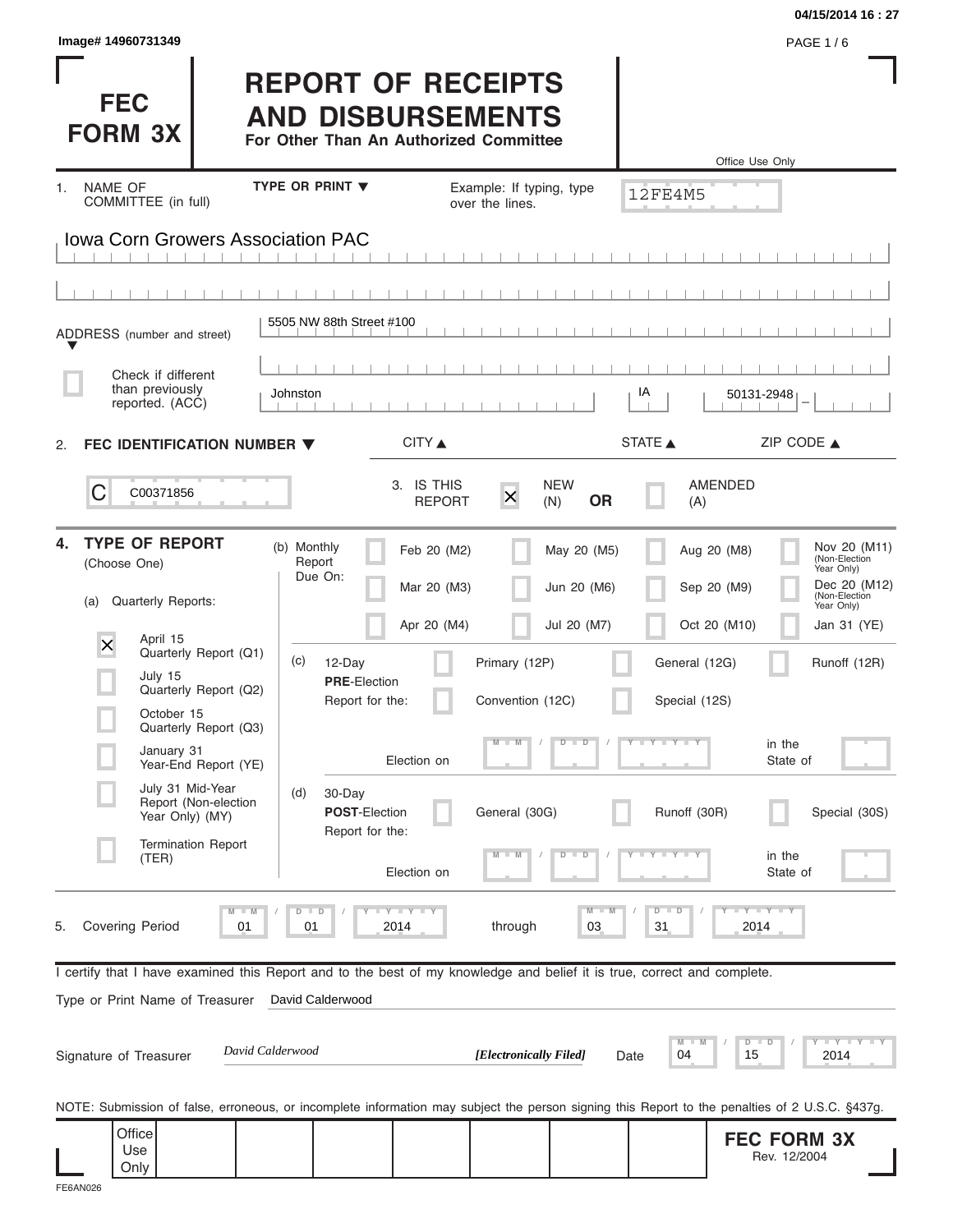| Image# 14960731350                                                                                    |                                                                      |                                                 |
|-------------------------------------------------------------------------------------------------------|----------------------------------------------------------------------|-------------------------------------------------|
| FEC Form 3X (Rev. 02/2003)                                                                            | <b>SUMMARY PAGE</b><br>OF RECEIPTS AND DISBURSEMENTS                 | Page 2                                          |
| Write or Type Committee Name                                                                          |                                                                      |                                                 |
| <b>Iowa Corn Growers Association PAC</b>                                                              |                                                                      |                                                 |
| Report Covering the Period:<br>From:                                                                  | $Y - Y$<br>M<br>$\overline{D}$<br>$\overline{D}$<br>01<br>01<br>2014 | D<br>03<br>31<br>2014<br>To:                    |
|                                                                                                       | <b>COLUMN A</b><br><b>This Period</b>                                | <b>COLUMN B</b><br><b>Calendar Year-to-Date</b> |
| Cash on Hand<br>6.<br>(a)<br>$-Y$<br>$- Y$<br>$\overline{\phantom{a}}$<br>January 1,<br>2014          |                                                                      | 67217.39                                        |
| Cash on Hand at<br>(b)<br>Beginning of Reporting Period                                               | 67217.39                                                             |                                                 |
| Total Receipts (from Line 19)<br>(c)                                                                  | 6565.00                                                              | 6565.00                                         |
| Subtotal (add Lines 6(b) and<br>(d)<br>6(c) for Column A and Lines<br>$6(a)$ and $6(c)$ for Column B) | 73782.39                                                             | 73782.39                                        |
| Total Disbursements (from Line 31)<br>7.                                                              | 0.00                                                                 | 0.00                                            |
| Cash on Hand at Close of<br>8.<br><b>Reporting Period</b><br>(subtract Line $7$ from Line $6(d)$ )    | 73782.39                                                             | 73782.39                                        |
| Debts and Obligations Owed TO<br>9.<br>the Committee (Itemize all on<br>Schedule C and/or Schedule D) | 0.00                                                                 |                                                 |

10. Debts and Obligations Owed **BY** the Committee (Itemize all on Schedule C and/or Schedule D) ................

This committee has qualified as a multicandidate committee. (see FEC FORM 1M)

#### **For further information contact:**

S S S , , .

0.00

Federal Election Commission 999 E Street, NW Washington, DC 20463

Toll Free 800-424-9530 Local 202-694-1100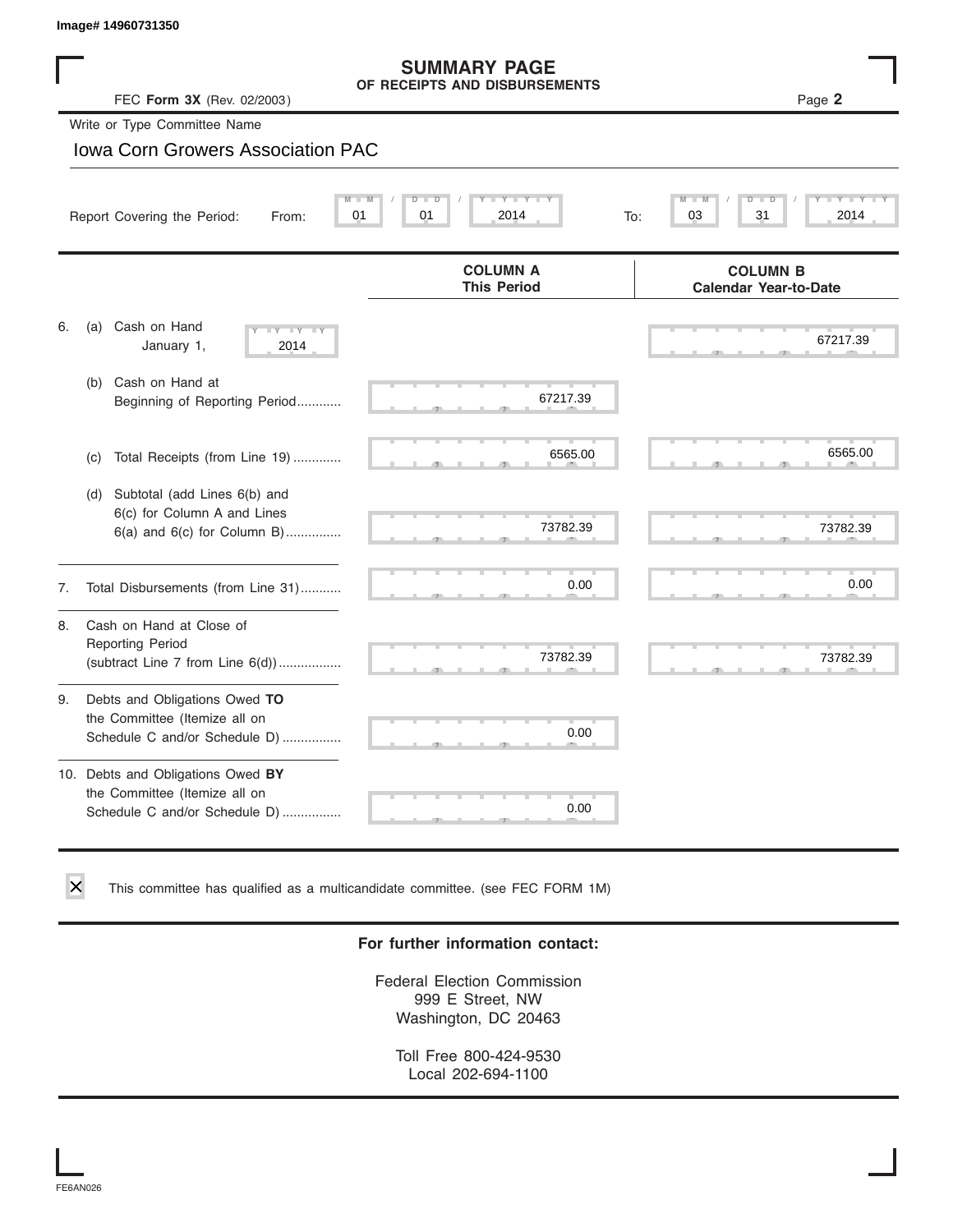|                                                                        | <b>DETAILED SUMMARY PAGE</b><br>of Receipts |                                                 |
|------------------------------------------------------------------------|---------------------------------------------|-------------------------------------------------|
| FEC Form 3X (Rev. 06/2004)                                             |                                             | Page 3                                          |
| Write or Type Committee Name                                           |                                             |                                                 |
| <b>Iowa Corn Growers Association PAC</b>                               |                                             |                                                 |
| $M - M$                                                                | <b>LY LY LY</b><br>$D$ $D$                  | Y FYLY<br>$M - M$<br>$D$ $D$                    |
| Report Covering the Period:<br>01<br>From:                             | 01<br>2014<br>To:                           | 03<br>31<br>2014                                |
| I. Receipts                                                            | <b>COLUMN A</b><br><b>Total This Period</b> | <b>COLUMN B</b><br><b>Calendar Year-to-Date</b> |
| 11. Contributions (other than loans) From:                             |                                             |                                                 |
| Individuals/Persons Other<br>(a)                                       |                                             |                                                 |
| <b>Than Political Committees</b>                                       | 2300.00                                     | 2300.00                                         |
| (i) Itemized (use Schedule A)                                          |                                             |                                                 |
|                                                                        | 4265.00                                     | 4265.00                                         |
| (iii) TOTAL (add                                                       |                                             |                                                 |
| Lines $11(a)(i)$ and $(ii)$                                            | 6565.00                                     | 6565.00                                         |
|                                                                        | 0.00                                        | 0.00                                            |
| Political Party Committees<br>(b)<br><b>Other Political Committees</b> |                                             |                                                 |
| (C)                                                                    | 0.00                                        | 0.00                                            |
| Total Contributions (add Lines<br>(d)                                  |                                             |                                                 |
| $11(a)(iii)$ , (b), and (c)) (Carry                                    |                                             |                                                 |
| Totals to Line 33, page 5) ▶                                           | 6565.00                                     | 6565.00                                         |
| 12. Transfers From Affiliated/Other                                    |                                             | 0.00                                            |
|                                                                        | 0.00                                        |                                                 |
|                                                                        | 0.00                                        | 0.00                                            |
|                                                                        |                                             |                                                 |
| 14. Loan Repayments Received                                           | 0.00                                        | 0.00                                            |
| 15. Offsets To Operating Expenditures                                  |                                             |                                                 |
| (Refunds, Rebates, etc.)                                               | 0.00                                        |                                                 |
| (Carry Totals to Line 37, page 5)                                      |                                             | 0.00                                            |
| 16. Refunds of Contributions Made<br>to Federal Candidates and Other   |                                             |                                                 |
| Political Committees                                                   | 0.00                                        | 0.00                                            |
| 17. Other Federal Receipts                                             |                                             |                                                 |
|                                                                        | 0.00                                        | 0.00                                            |
| 18. Transfers from Non-Federal and Levin Funds                         |                                             |                                                 |
| (a) Non-Federal Account                                                | 0.00                                        |                                                 |
|                                                                        |                                             | 0.00                                            |
| (b) Levin Funds (from Schedule H5)                                     | 0.00                                        | 0.00                                            |
|                                                                        |                                             |                                                 |
| (c) Total Transfers (add $18(a)$ and $18(b)$ )                         | 0.00                                        | 0.00                                            |
|                                                                        |                                             |                                                 |
| 19. Total Receipts (add Lines 11(d),                                   |                                             | 6565.00                                         |
| 12, 13, 14, 15, 16, 17, and $18(c)$                                    | 6565.00                                     |                                                 |
| 20. Total Federal Receipts                                             |                                             |                                                 |
|                                                                        | 6565.00                                     | 6565.00                                         |

I

FE6AN026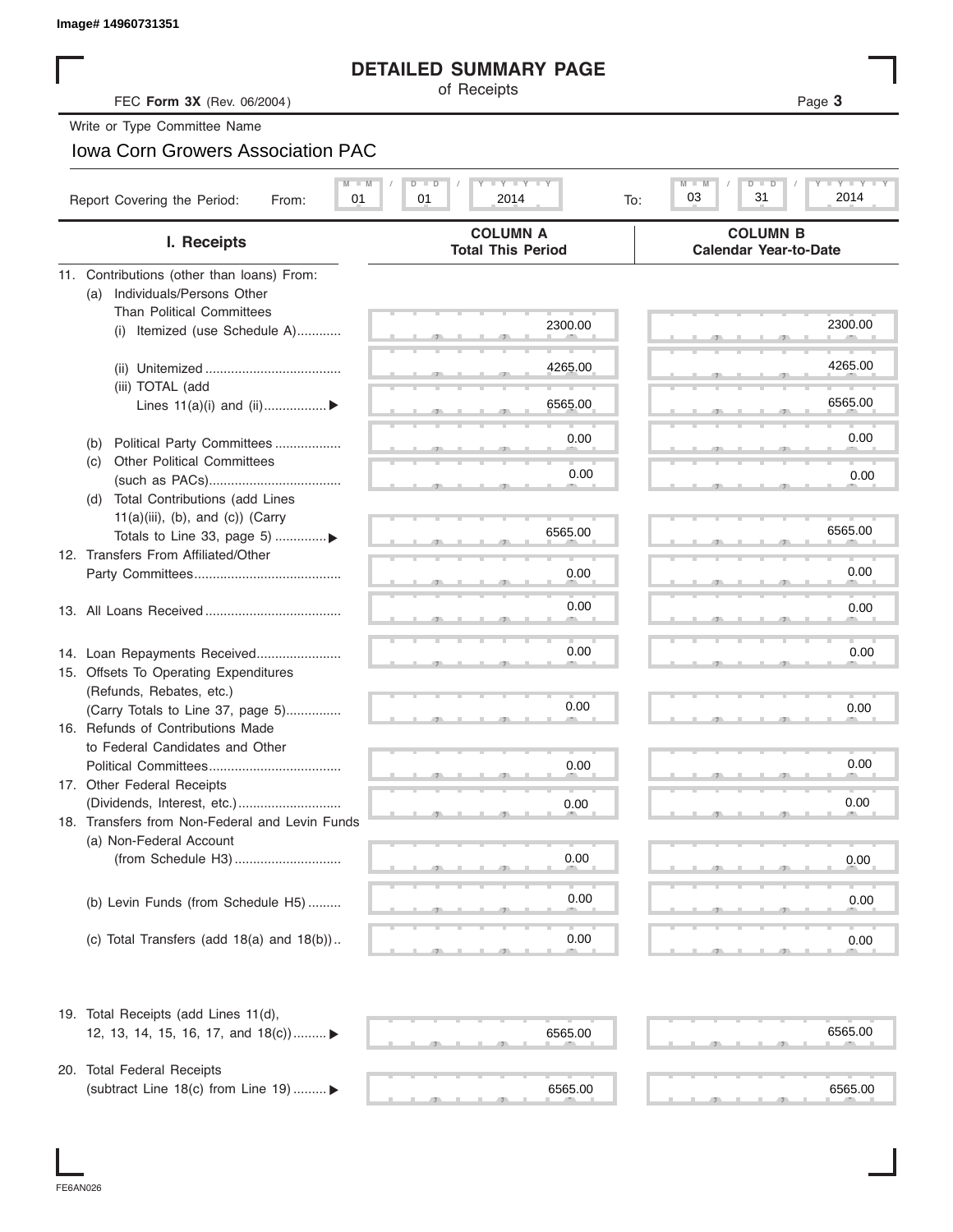## **DETAILED SUMMARY PAGE**

|                                                               |                                                                                     | of Disbursements         |                              |
|---------------------------------------------------------------|-------------------------------------------------------------------------------------|--------------------------|------------------------------|
|                                                               | FEC Form 3X (Rev. 02/2003)                                                          | <b>COLUMN A</b>          | Page 4<br><b>COLUMN B</b>    |
| 21. Operating Expenditures:                                   | <b>II. Disbursements</b>                                                            | <b>Total This Period</b> | <b>Calendar Year-to-Date</b> |
|                                                               | (a) Allocated Federal/Non-Federal<br>Activity (from Schedule H4)                    |                          |                              |
| (i)                                                           |                                                                                     | 0.00                     | 0.00                         |
| (ii)                                                          | Non-Federal Share<br>(b) Other Federal Operating                                    | 0.00                     | 0.00                         |
|                                                               |                                                                                     | 0.00                     | 0.00                         |
|                                                               | (c) Total Operating Expenditures<br>(add 21(a)(i), (a)(ii), and (b))                | 0.00                     | 0.00                         |
|                                                               | 22. Transfers to Affiliated/Other Party                                             | 0.00                     | 0.00                         |
| 23. Contributions to                                          | Federal Candidates/Committees<br>and Other Political Committees                     | 0.00                     | 0.00                         |
|                                                               | 24. Independent Expenditures                                                        | 0.00                     | 0.00                         |
|                                                               | 25. Coordinated Party Expenditures                                                  |                          |                              |
|                                                               |                                                                                     | 0.00                     | 0.00                         |
|                                                               |                                                                                     | 0.00                     | 0.00                         |
|                                                               | 28. Refunds of Contributions To:                                                    | 0.00                     | 0.00                         |
| Individuals/Persons Other<br>(a)<br>Than Political Committees |                                                                                     | 0.00                     | 0.00                         |
| (b)                                                           | Political Party Committees                                                          | 0.00                     | 0.00                         |
| (c)                                                           | <b>Other Political Committees</b>                                                   | 0.00                     | 0.00                         |
| (d)                                                           | <b>Total Contribution Refunds</b>                                                   |                          |                              |
|                                                               | (add Lines 28(a), (b), and (c))                                                     | 0.00                     | 0.00                         |
|                                                               |                                                                                     | 0.00                     | 0.00                         |
|                                                               | 30. Federal Election Activity (2 U.S.C. §431(20))                                   |                          |                              |
|                                                               | (a) Allocated Federal Election Activity<br>(from Schedule H6)                       |                          |                              |
|                                                               |                                                                                     | 0.00                     | 0.00                         |
|                                                               |                                                                                     | 0.00                     | 0.00                         |
| (b)                                                           | Federal Election Activity Paid Entirely<br>With Federal Funds                       | 0.00                     | 0.00                         |
| (C)                                                           | Total Federal Election Activity (add<br>Lines $30(a)(i)$ , $30(a)(ii)$ and $30(b))$ | 0.00                     | 0.00                         |
|                                                               | 31. Total Disbursements (add Lines 21(c), 22,                                       |                          |                              |
|                                                               | 23, 24, 25, 26, 27, 28(d), 29 and 30(c))                                            | 0.00                     | 0.00                         |
|                                                               | 32. Total Federal Disbursements                                                     |                          |                              |
|                                                               | (subtract Line 21(a)(ii) and Line 30(a)(ii)                                         | 0.00                     | 0.00                         |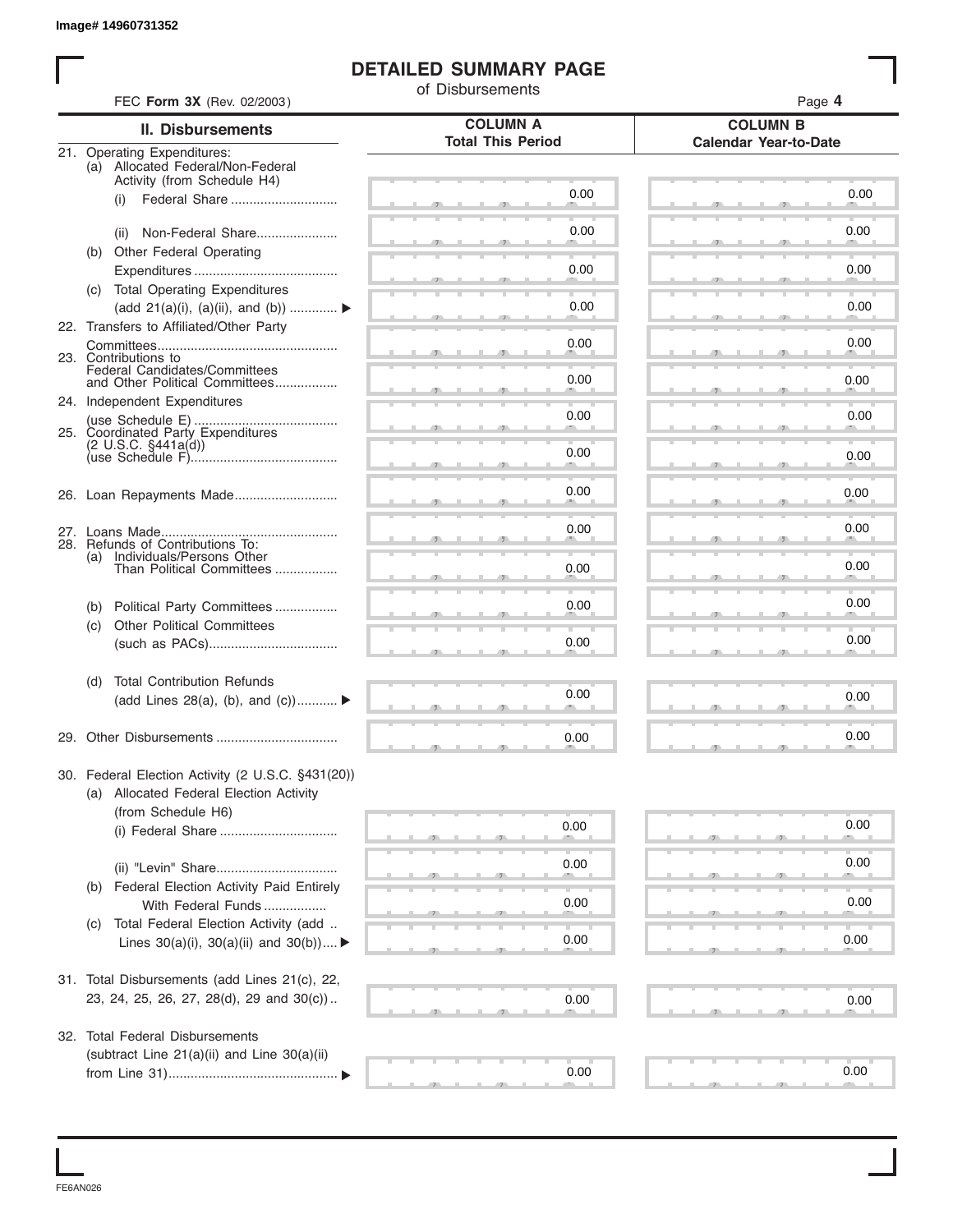### **DETAILED SUMMARY PAGE**

| FEC Form 3X (Rev. 02/2003)                                                     | of Disbursements                            | Page 5                                          |  |
|--------------------------------------------------------------------------------|---------------------------------------------|-------------------------------------------------|--|
| III. Net Contributions/Operating Ex-<br>penditures                             | <b>COLUMN A</b><br><b>Total This Period</b> | <b>COLUMN B</b><br><b>Calendar Year-to-Date</b> |  |
| 33. Total Contributions (other than loans)<br>(from Line 11(d), page 3)        | 6565.00                                     | 6565.00                                         |  |
| 34. Total Contribution Refunds                                                 | 0.00                                        | 0.00                                            |  |
| 35. Net Contributions (other than loans)<br>(subtract Line 34 from Line 33)    | 6565.00                                     | 6565.00                                         |  |
| 36. Total Federal Operating Expenditures<br>(add Line 21(a)(i) and Line 21(b)) | 0.00                                        | 0.00                                            |  |
| 37. Offsets to Operating Expenditures                                          | 0.00                                        | 0.00                                            |  |
| 38. Net Operating Expenditures                                                 | 0.00                                        | 0.00                                            |  |